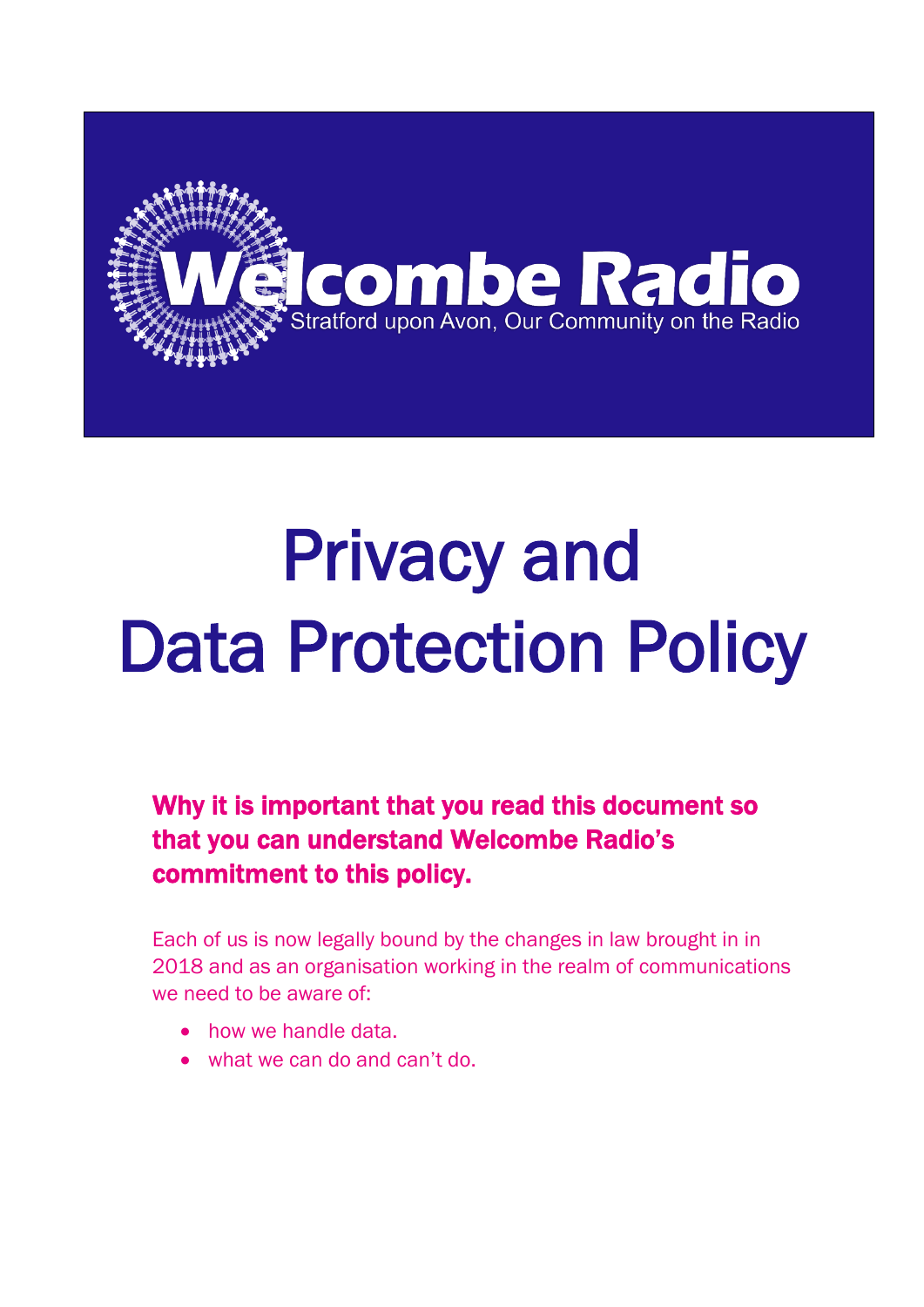# Table of Contents

| 1.00 Privacy Policy and Opting In to receive information from Welcombe Radio |  |  |
|------------------------------------------------------------------------------|--|--|
|                                                                              |  |  |
|                                                                              |  |  |
|                                                                              |  |  |
|                                                                              |  |  |
|                                                                              |  |  |
|                                                                              |  |  |

### Introduction:

At the time of writing Deputy Commissioner Steven Wood of the Information Commissioner's Office (ICO) stated, "The 25 May introduction of the legislation is not a hard cut off point, but more a checkpoint on the road to compliance." <sup>1</sup>. In addition he pointed out that some aspects of GDPR remain to be clarified and the accompanying ePrivacy legislation is still working its way through the European courts.

So, Welcombe Radio will continue to develop its Privacy and Data Protection Policy, as Elizabeth Denham, the UK Information Commissioner, recommends, using the resources available for small businesses on the ICO's website.

Our volunteers should not unduly worry about GDPR, as Elizabeth Denham says, "There's so much misinformation out there. I want to be clear that this law is not about fines. It's about putting the consumer and citizen first. It's about doing good things by data subjects because innovation is not sustainable without public trust." <sup>2</sup>. This is what Welcombe Radio will continue to do for our volunteers and community.

Welcombe Radio has developed this policy in light of the changes to the Data Protection Act 1998 and General Data Protection Regulations from 25th May 2018. All contacts are processed in accordance with this policy. Contacts will be notified if there are any changes to this policy.

- This policy will be made accessible to all volunteers.
- It can be found on our website [www.welcomberadio.co.uk](http://www.welcomberadio.co.uk/) .
- The Welcombe Radio lead for Privacy and organisational policy is the Station Manager.

## 1.00: Privacy Policy and Opting In to receive information from Welcombe Radio

- 1. WR collects personal information (e.g. name, address, email, telephone number) when you communicate with us. This may be in the form of emails, letters, phone calls and the completion of forms (electronic or otherwise). We use personal information to contact you by post, telephone or email, but we will never sell or disclose any information you provide to us to any third party other than for the purpose for which it was collected. Your information is held electronically on a secure server and paper records are kept securely by the Administrator.
- 2. Third party recipients of names and addresses may be used and will be organisations to print and distribute communications such as Annual General Meeting papers, Newsletters, etc.
- 3. The processing of personal data for direct contact with our volunteers may be regarded as carried out for a legitimate interest and is of benefit to volunteers e.g. to send volunteers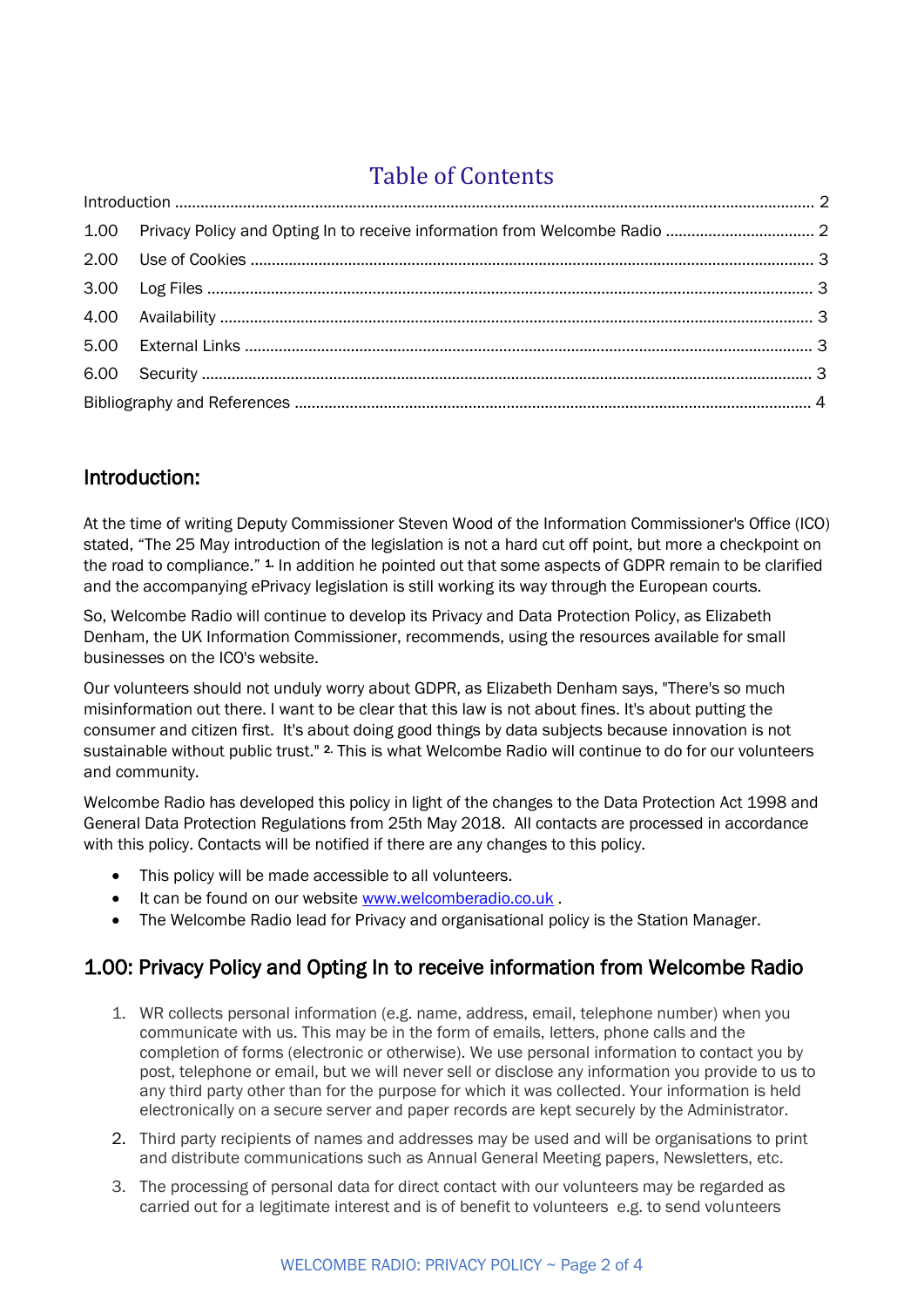information about Welcombe Radio such as AGM papers, Newsletters, Programme Schedules and events we may hold.

- 4. We will also use volunteer's information to process subscriptions and to seek payment for events where an entry payment is required.
- 5. You have the right to seek confirmation as to whether personal data concerning you is being processed, and, where that is the case, access to that personal data (Article 15 of the REGULATION (EU) 2016/679). Contact, [welcomberadiosua@gmail.com](mailto:welcomberadiosua@gmail.com) or phone 07714 868088.
- 6. We will retain and archive volunteer information however if you have any concerns about the way Welcombe Radio handles your personal information contact, [welcomberadiosua@gmail.com.](mailto:welcomberadiosua@gmail.com) If Welcombe Radio is unable to resolve your information rights concerns you can raise your concern with the [Information Commissioner's Office](https://ico.org.uk/concerns), [\(https://ico.org.uk\)](https://ico.org.uk/).

#### 2.00: Use of Cookies

Cookies are small pieces of data created when you visit a website and stored on your computer's hard disk. Cookies do not harm your computer.

The cookies we set on our site are "session cookies", which means that your log-in details are stored temporarily in your computer while you move around the site. They are essential if you wish to use that part of the site. Session cookies are deleted when you log out, close your browser or exit from the Internet.

We also use Google Analytics and other such sites which sets their own cookies to collect information on how you use our website, such as which pages you go to most often and if you get any error messages. We only use these cookies to improve how our website works. These cookies do not collect any personal information.

You can set your computer not to accept cookies. However, if you do this, it may limit ease of access to features of the site.

#### 3.00: Log Files

Log files are maintained by our Internet hosting service and allow us to record visitors' use of the site. Log files do not contain any personal information. Log file information is combined from all our visitors and is used for statistical purposes.

#### 4.00: Availability

We will endeavour to ensure that the Welcombe Radio website is available 24 hours a day, however we reserve the right to suspend or cancel this site at any time. We also cannot guarantee uninterrupted service due to technical or other reasons outside of our control.